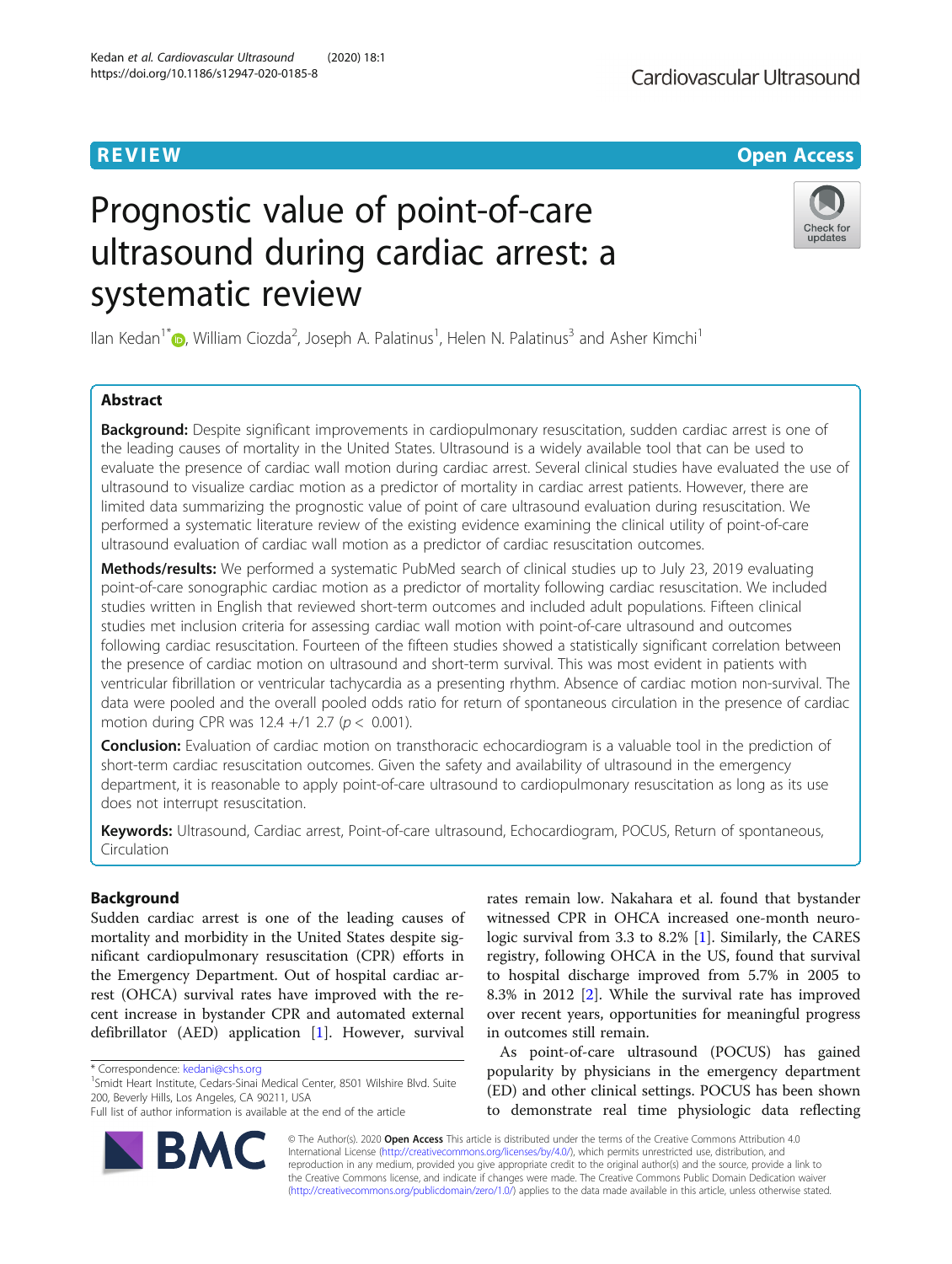dynamic changes in response to medical treatments. Additionally, it has been shown to offer prognostic information in patients with heart failure and atrial fibrillation. Additionally, this technology has begun to be used to aid in the assessment of patients with cardiac arrest. Ultrasound is used by physicians for both the etiologic diagnosis in cardiac arrest patients as well as in the prognosis of resuscitation outcomes. POCUS has been shown as favorable in assessing for the presence of reversible causes of cardiac arrest including cardiac tamponade, hypovolemia, myocardial infarction and pulmonary embolism [\[3](#page-8-0)]. The identification of reversible etiologies by ultrasound has been shown to change subsequent management in the acute setting and will ideally be included in evidence-based resuscitation protocols in the future (Fig. 1) (Fig. 2). By better understanding the pathophysiology and natural history of cardiac arrest, POCUS may allow for better insights into the prognosis of patients receiving CRP following OHCA.

Several clinical studies have evaluated the use of cardiac motion visualized with point-of-care ultrasound as a predictor of outcomes in cardiac arrest patients. We provide a systematic review of the existing literature to examine the reliability and accuracy of cardiac motion visualized with point-of-care ultrasonography as a predictor for mortality outcomes in cardiac arrest patients.

#### Methods

We performed a systematic literature search in PubMed with search terms of "Emergency Ultrasound in Cardiac Arrest" And "Emergency Sonography in Cardiac Arrest"





to identify primary clinical research studies that compared mortality outcomes in cardiac arrest resuscitations with and without the use of POCUS. Only clinical studies with adult populations that pertained to our objective and were published in English prior to June 23, 2019 were included in our review. For each study, we collected data on study design, patient population as well as major findings. Excluded from review were studies with outcomes unrelated to cardiac arrest, pediatric and fetal populations, and reviews, case reports and letters. Outcome data from all studies were pooled, and the Mantel-Haenszel test was utilized to estimate the odds of return of spontaneous circulation in the presence of detectable cardiac motion across all studies. Data were compiled and displayed using Excel (Microsoft corporation) and Graphpad Prism 8 (Graphpad Software inc).

## Results

The initial literature review returned 729 journal articles. Of these, six pediatric and fetal ultrasound studies were excluded. Ninety-eight were excluded for being either a review article, case report, guideline article, editorial or letter and not a primary research study. Five were non-English publications. Six hundred twenty were deemed unrelated to the review objective. The fifteen remaining studies assessed cardiac movement with POCUS and outcomes after cardiac arrest resuscitation. The sample sizes ranged from 28 to 793 with a total of 2471 patients among all studies.

Selection criteria did not specify the use of transthoracic echocardiogram (TTE) or trans-esophageal echocardiogram (TEE). However, only studies utilizing TTE were found. All studies utilized the subxiphoid (subcostal) acoustic window for ultrasound image acquisition, either as the sole ultrasound window or in combination Fig. 1 Massive pulmonary embolism in cardiac arrest with additional windows. The additional acoustic windows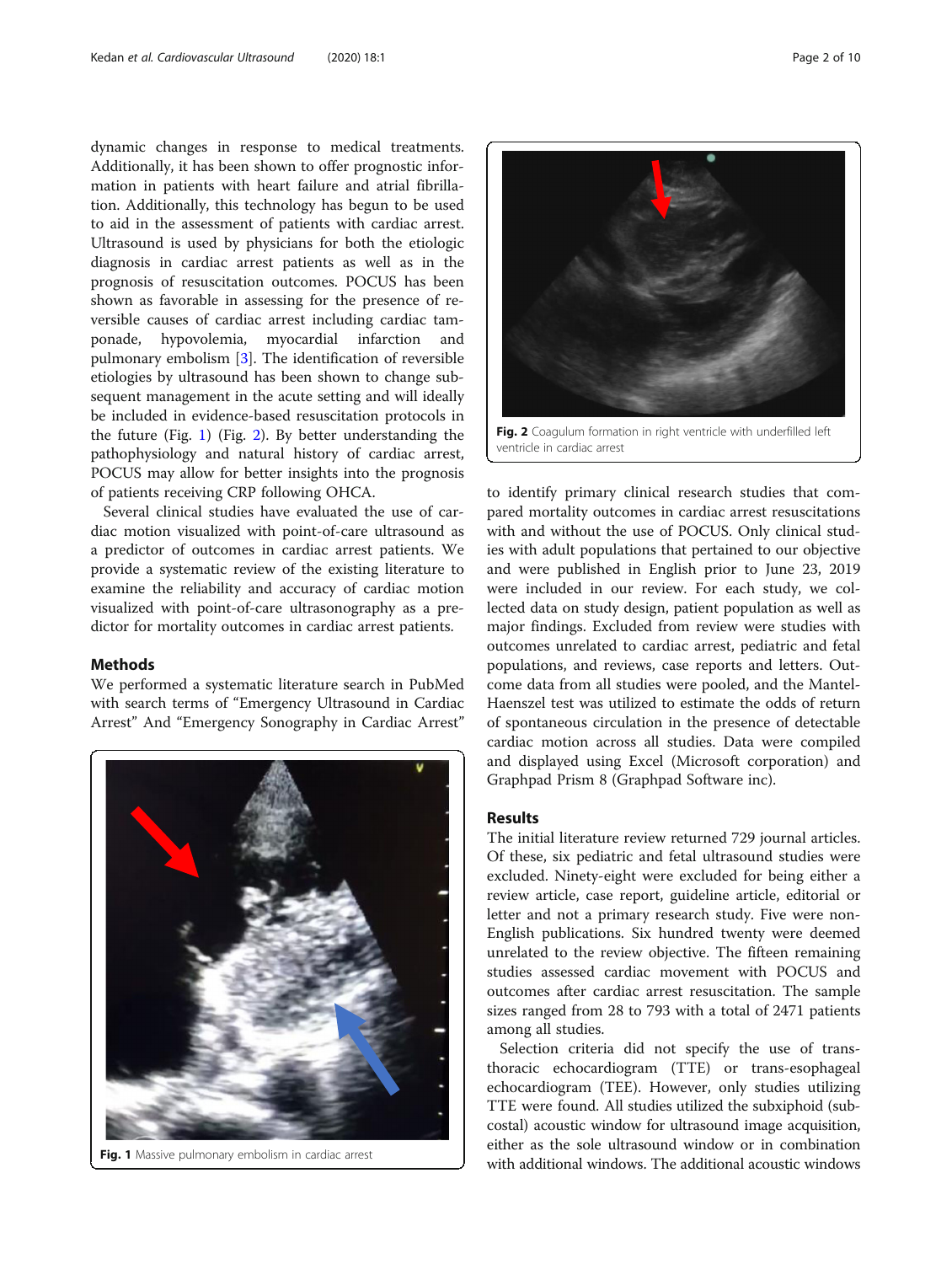included the parasternal, transthoracic and apical views. Imaging occurred in the ED in 13 studies and in the prehospital setting in the remaining 2 studies. Differences between studies include the probe type used, the types of cardiac arrest included, initial presenting cardiac rhythm and the timing of image acquisition during CPR. Imaging was performed upon ED arrival, upon initiation of resuscitation or during pauses in resuscitation. The definition of presence of cardiac motion was not standardized. (Fig. 3) Each study only loosely describes criteria for cardiac motion with a definition that differed between studies (Table [1\)](#page-3-0).

Fourteen of the fifteen studies found a statistically significant positive correlation with sonographically visualized cardiac motion on point-of-care ultrasound and positive resuscitation outcomes (Table [2\)](#page-3-0). The studies examined several different outcomes.

A positive outcome was variably defined across studies as one of ROSC, survival to hospital admission, survival to hospital discharge or 24-h survival. Conversely, negative outcomes in patients noted to have cardiac standstill were also examined and summarized in Table [3.](#page-4-0) A negative outcome was defined as non-ROSC, death, nonsurvival to hospital admission or non-survival to hospital discharge. Of the 15 studies included in the review, all but one [\[6](#page-8-0)] demonstrated a statistically significant odds ratio between the presence of cardiac motion and ROSC. (Fig. [4](#page-5-0)).

Pooled outcomes associated with the presence of cardiac motion studied were aggregated and are shown in Table [3.](#page-4-0) Outcomes are organized by the presence or absence of cardiac motion seen on POC ultrasound. 60.7% (451/743) of patients noted to have cardiac motion on

point-of-care ultrasound met criteria for a positive outcome.

Conversely, 12.4% (215/1724) of patients without cardiac motion on point-of-care met criteria for a positive outcome.

These results were further organized by presenting cardiac rhythm. Pooled data from all studies were organized by the fraction of positive or negative outcome over the presence or absence of cardiac motion. These data were stratified according to the presenting rhythm of pulseless electrical activity (Table [4\)](#page-5-0), Asystole (Table [5\)](#page-6-0) and ventricular fibrillation or pulseless ventricular tachycardia (Table [6\)](#page-6-0). Studies without presenting rhythm data were excluded from this stratification.

A total of 414 patients, from eleven studies, were found to have pulseless electrical activity. Of these, 58.8% (133/226) of patients noted to have cardiac motion on POCUS and met criteria for a positive outcome. Conversely, 13.8% (26/188) of patients without cardiac motion on POCUS met criteria for a positive outcome of ROSC, survival to hospital admission or 24-h survival.

A total of 600 patients, from eight studies, had asystole as the presenting rhythm. (Table [5](#page-6-0)) Of these, 66.7% (16/ 24) of patients noted to have cardiac motion on POCUS and met criteria for a positive mortality outcome. Conversely, 10.1% (58/576) of patients without cardiac motion on POCUS met criteria for a positive outcome of ROSC, survival to hospital admission or 24-h survival. (Table [5\)](#page-6-0).

A total of 140 patients, from six studies, were found to have with either ventricular fibrillation or ventricular tachycardia as the presenting rhythm. (Table [6\)](#page-6-0) Of these, 72.1% (44/61) of patients noted to have cardiac motion

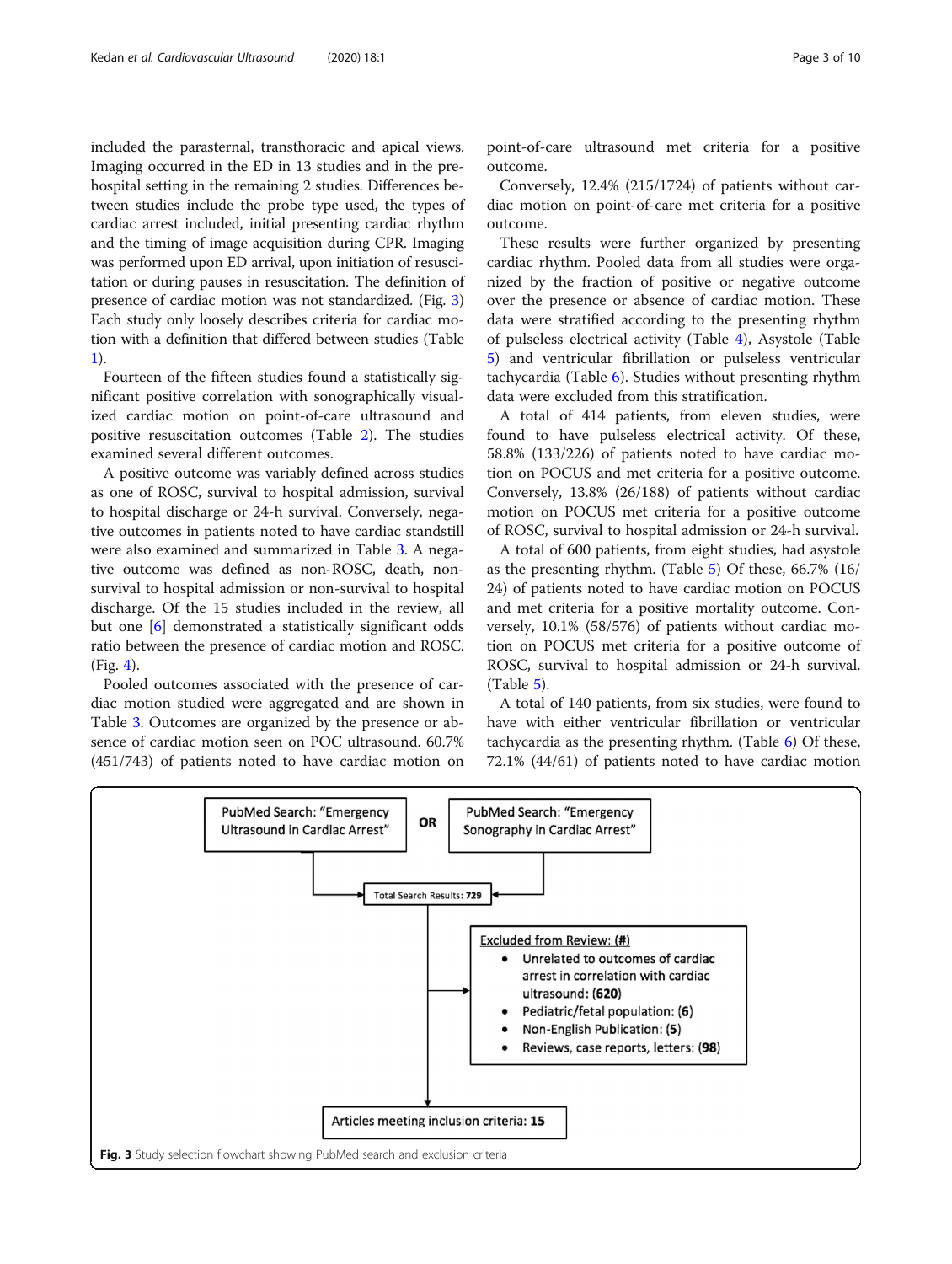<span id="page-3-0"></span>Table 1 Summary of studies' definition of cardiac motion

| Study              | Year | N   | Definition of Cardiac Movement                                               |
|--------------------|------|-----|------------------------------------------------------------------------------|
| Bolvardi et al.    | 2016 | 159 | Not specified                                                                |
| Gaspari et al.     | 2016 | 793 | any myocardial movement                                                      |
| Blaivas et al.     | 2001 | 173 | No myocardial movement for 5-10 s                                            |
| Salen              | 2001 | 102 | Not specified                                                                |
| Ozen et al.        | 2016 | 129 | Ventricular Wall Motion                                                      |
| Kim et al.         | 2016 | 48  | any motion of atria, valvular, or ventricular                                |
| Cebicci et al.     | 2014 | 410 | Not specified                                                                |
| Chardoli et al.    | 2012 | 50  | Not specified                                                                |
| Tomruk et al.      | 2012 | 149 | any motion of atria, valvular, or ventricular                                |
| Aichinger et al.   | 2012 | 42  | any detected motion of myocardium                                            |
| Breitkreutz et al. | 2010 | 88  | Not specified                                                                |
| Schuster et al.    | 2009 | 28  | organized contractile activity (nonfibrillating)<br>decrease in chamber size |
| Salen              | 2005 | 70  | any motion of atria, valvular, or ventricular                                |
| Hayhurst et al.    | 2011 | 50  | Not specified                                                                |

on point-of-care ultrasound and met criteria for a positive mortality or morbidity outcome. Conversely, 7.6% (6/79) of patients without cardiac motion on point-ofcare met criteria for a mortality or morbidity outcome of ROSC, survival to hospital admission or 24-h survival. (Table [6\)](#page-6-0).

These data were further stratified according to outcome. Once again, data was organized by the percentage of positive or negative outcome over the presence or absence of cardiac motion. Only data for ROSC (Table [7\)](#page-7-0) and survival to hospital admission (Table [8\)](#page-7-0) was used as other the outcomes did not have sufficient power.

Ten studies, with a total of 1656 patients, studied return of spontaneous circulation (ROSC) in relation to the presence of cardiac motion on POCUS (Table [7](#page-7-0)). The data from Bolvardi et al. was included which grouped ROSC with return or breathing, return of palpable pulse and return of measurable blood pressure. Of

Table 2 Reviewed studies with association of cardiac motion on positive outcome. ROSC (return of spontaneous circulation)

| Study                     | Outcome                        | Outcome P-Value |
|---------------------------|--------------------------------|-----------------|
| Bolvardi et al. [4]       | <b>ROSC</b>                    | 0.001           |
| Gaspari et al. [5]        | <b>ROSC</b>                    | < 0.001         |
|                           | Survival to Hospital Admission | < 0.001         |
|                           | Survival to Hospital Discharge | 0.04            |
| Salen et al. (2001) [6]   | Survival to Hospital Admission | < 0.001         |
| Ozen et al. [7]           | <b>ROSC</b>                    | < 0.001         |
|                           | Survival to Hospital Admission | < 0.001         |
| Cebicci et al. [8]        | 24 h survival                  | 0.001           |
| Chardoli et al. [9]       | <b>ROSC</b>                    | N/S             |
| Tomruk et al. [10]        | <b>ROSC</b>                    | 0.017           |
| Aichinger et al. [11]     | Survival to Hospital Admission | 0.008           |
| Salen et al. (2005) [12]  | <b>ROSC</b>                    | 0.05            |
|                           | Survival to Hospital Admission | < 0.05          |
| Hayhurst et al. [1]       | <b>ROSC</b>                    | N/S             |
| Kim et al. [13]           | <b>ROSC</b>                    | 0.001           |
| Blaivis et al. [14]       | Survival to Hospital Admission | N/S             |
| Schuster et al. [15]      | <b>ROSC</b>                    | 0.008           |
| Brieithkruetz et al. [16] | Survival to Hospital Admission | N/S             |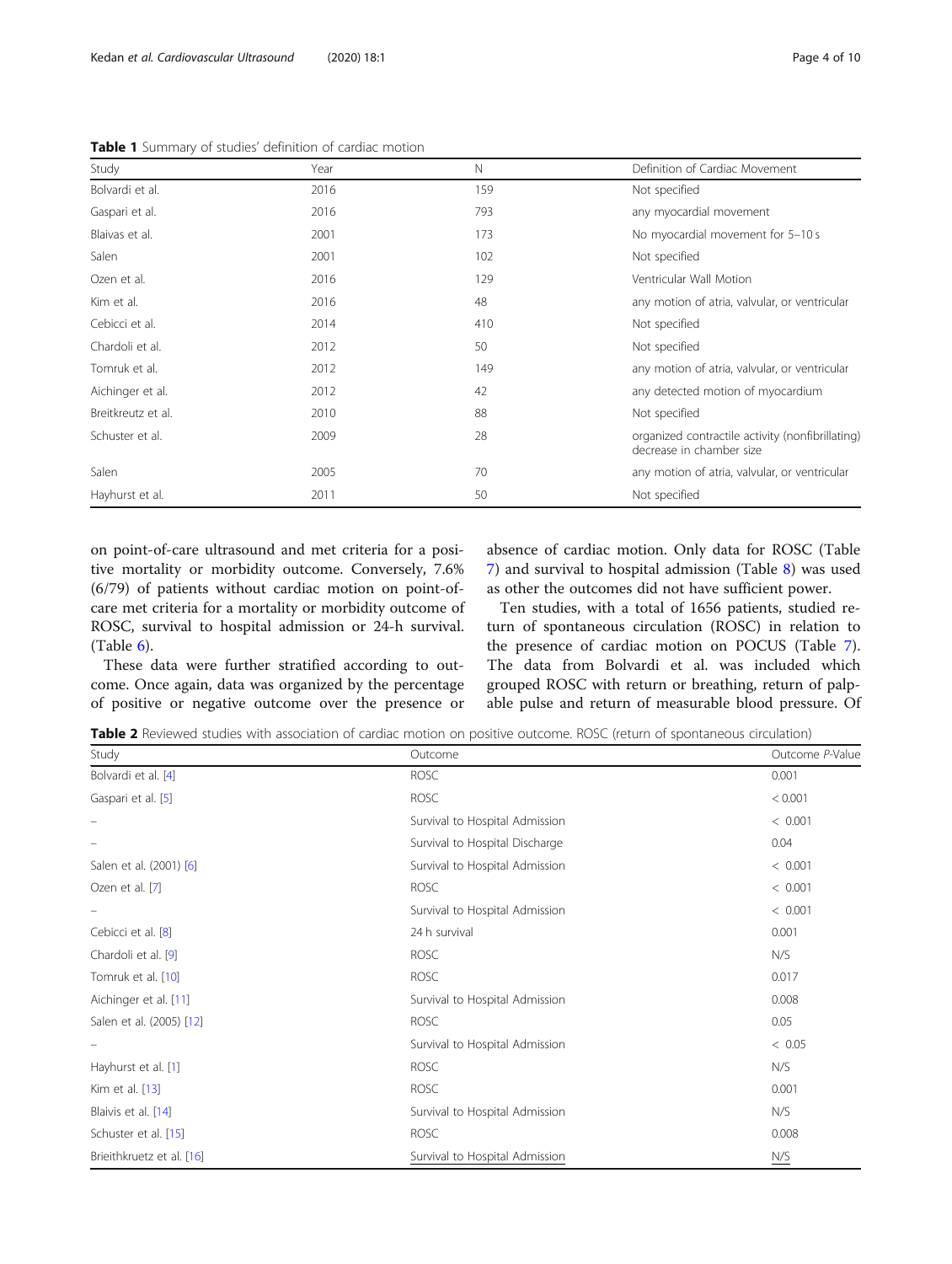| Study                      | Outcome               | $\mathbb N$ | + Outcome / + Cardiac<br>Motion $(n)$ | + Outcome / - Cardiac<br>Motion $(n)$ | - Outcome / - Cardiac<br>Motion (n) | - Outcome / + Cardiac<br>Motion $(n)$ |
|----------------------------|-----------------------|-------------|---------------------------------------|---------------------------------------|-------------------------------------|---------------------------------------|
| Bolvardi et al.<br>$[4]$   | <b>ROSC</b>           | 159         | 83.7% (41/49)                         | 13.6% (15/110)                        | 86.4% (95/110)                      | 16.3% (8/49)                          |
| Gaspari et al.<br>$[5]$    | <b>ROSC</b>           | 793         | 51.0% (134/263)                       | 14.3% (76/530)                        | 85.6% (454/530)                     | 49.0% (129/263)                       |
|                            | Hospital<br>Admission | 793         | 28.9% (76/263)                        | 7.2% (38/530)                         | 92.8% (492/530)                     | 77.1% (187/263)                       |
|                            | Hospital<br>Discharge | 793         | 3.8% (10/263)                         | $0.6\%$ (3/530)                       | 99.4% (527/530)                     | 96.2% (253/263)                       |
| Blaivas et al.<br>[14]     | Hospital<br>Admission | 169         | 60.6% (20/33)                         | 0% (0/136)                            | 100% (136/136)                      | 39.4% (13/33)                         |
| Salen et al. [6]           | Hospital<br>Admission | 102         | 26% (11/41)                           | 3.2% (2/61)                           | 96.7% (59/61)                       | 73.2% (30/41)                         |
| Ozen et al. [7]            | <b>ROSC</b>           | 129         | 72.8% (56/77)                         | 5.8% (3/52)                           | 94.2% (49/52)                       | 27.2% (21/77)                         |
| Kim et al. [13]            | <b>ROSC</b>           | 48          | 87.5% (7/8)                           | 52.5% (21/40)                         | 47.8% (19/40)                       | 12/5%(1/8)                            |
| Cebicci et al.<br>[8]      | 24 h survival         | 410         | 91.4% (74/81)                         | 15.2% (5/329)                         | 98.5% (324/329)                     | 8.6% (7/81)                           |
| Chardoli et al.<br>$[9]$   | <b>ROSC</b>           | 50          | 43% (17/39)                           | $0\%$ $(0/11)$                        | 100% (11/11)                        | 57% (22/39)                           |
| Tomruk et al.<br>$[10]$    | <b>ROSC</b>           | 149         | 70.4% (19/27)                         | 45.1% (55/122)                        | 54.9% (67/122)                      | 29.6% (8/27)                          |
| Aichinger et al.<br>[11]   | Hospital<br>Admission | 42          | 40% (4/10)                            | 3.1% (1/32)                           | 96.9% (31/32)                       | 60% (6/10)                            |
| Breitkreutz<br>et al. [16] | Hospital<br>Admission | 88          | 58.8% (30/51)                         | 13.5% (5/37)                          | 86.5% (32/37)                       | 41.2% (21/51)                         |
| Schuster et al.<br>$[15]$  | <b>ROSC</b>           | 28          | 25% (3/12)                            | 0% (0/16)                             | 100% (16/16)                        | 75% (9/12)                            |
| Salen et al. [12]          | <b>ROSC</b>           | 70          | 72% (8/11)                            | 0% (0/59)                             | 100% (59/59)                        | 27% (3/11)                            |
| Hayhurst et al.<br>$[17]$  | <b>ROSC</b>           | 50          | 55% (11/20)                           | 3% (1/30)                             | 97% (29/30)                         | 45% (9/20)                            |
| <b>TOTAL</b>               |                       |             | 2291 60.2% (435/722)                  | 11.8% (184/1565)                      | 88.2% (1381/1565)                   | 39.6% (287/722)                       |

<span id="page-4-0"></span>

| Table 3 Percentage of patients that did or did not meet mortality outcomes stratified based upon whether cardiac motion was |  |  |  |  |  |
|-----------------------------------------------------------------------------------------------------------------------------|--|--|--|--|--|
| visualized on point-of-care ultrasound. Cumulative statistics also included                                                 |  |  |  |  |  |

all patients assessed for ROSC, 59.2% (312/527) of patients noted to have cardiac motion on POCUS and met criteria for return of spontaneous circulation. Conversely, 17.9% (202/1129) of patients without cardiac motion on point-of-care did not meet criteria for ROSC. (Table [7\)](#page-7-0).

Six studies, with a total of 1378 patients, studied survival to hospital admission in relation to the presence of cardiac motion on POCUS. (Table [8\)](#page-7-0) Of all patients assessed for survival to hospital admission, 35.3% (148/ 419) of patients noted to have cardiac motion on POCUS survived to hospital admission. Conversely, 6.0% (46/955) of patients without cardiac motion on POCUS survived to hospital admission. (Table [8\)](#page-7-0).

Using ROSC as the primary outcome, the results of all studies were pooled using the Mantel Haenzel test to calculate the odds ratio and 95% confidence intervals for the presence of cardiac motion and the odds of ROSC. (Fig. [4](#page-5-0)). The overall pooled odds ratio for

ROSC in the presence of cardiac motion during CPR was  $12.4 +12.7$  ( $p < 0.001$ ).

## **Discussion**

Our review of the data demonstrates a consistent relationship between the presence of cardiac motion on POCUS during cardiac arrest and "positive" outcomes of cardiac resuscitation. As cardiac motion is required for any positive survival outcome, it is not surprising that the presence of cardiac motion is associated with survival during resuscitation efforts. With current guideline directed clinical practice recommendations, the presence of cardiac or absence of cardiac motion seen with ultrasound is not an indication to alter management decisions. The negative predictive value of cardiac motion on positive outcomes may impact clinical practice. Across all studies, the absence of cardiac motion on ultrasound results in non-ROSC in 82% of patients. Furthermore, 94% of patients with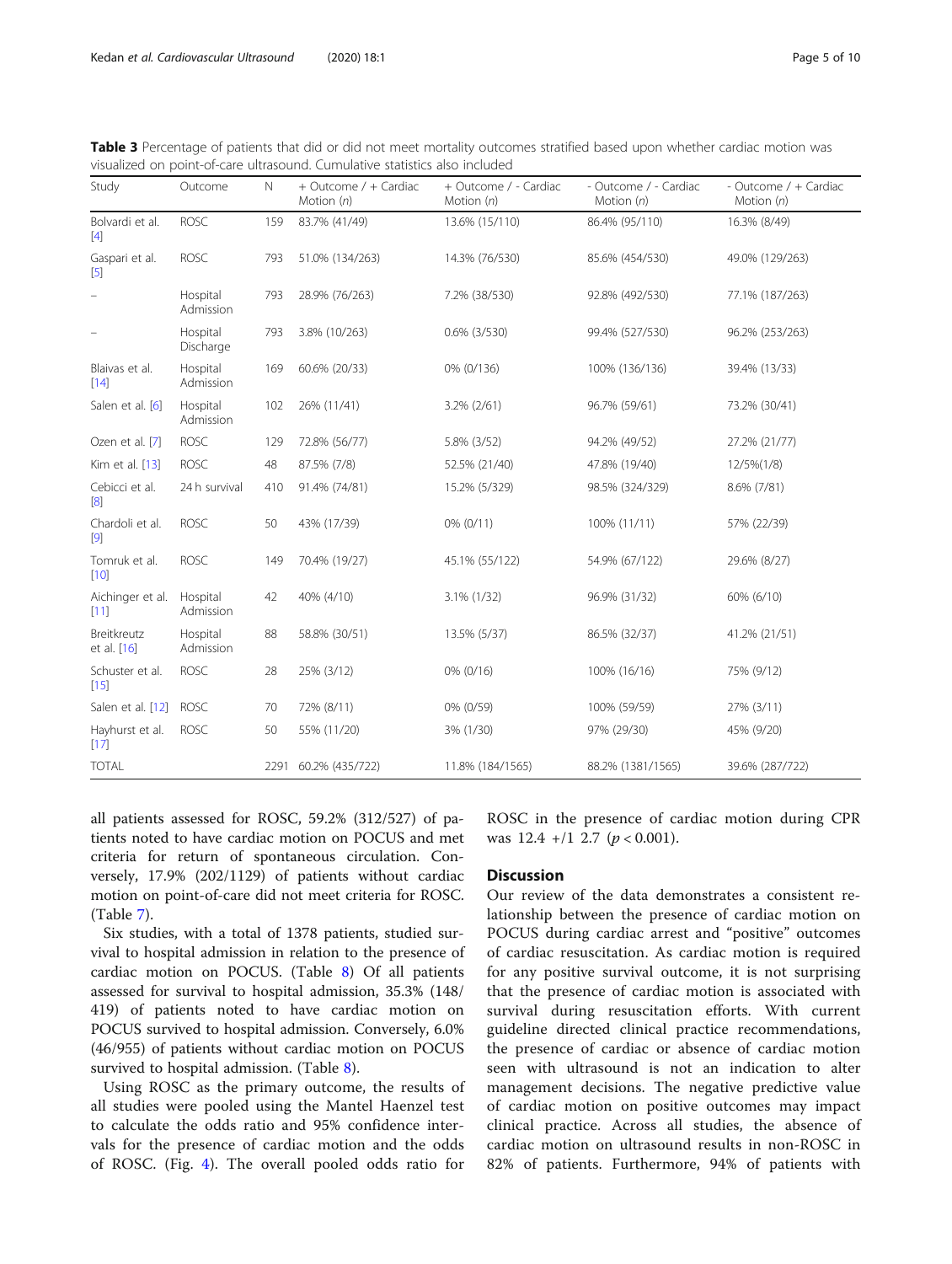<span id="page-5-0"></span>

absent cardiac motion did not survive to hospital admission. This suggests the potential for clinical utility in assessing cardiac motion at the initiation of or during pauses in cardiac resuscitation as a screening measure for patients presenting to the ED in cardiac arrest.

Our review only included patients who received pointof-care echocardiograms either at the initiation of resuscitation or during the cardiac resuscitation. Jentzer et al. studied outcomes of cardiac arrest patients who underwent an echocardiogram within 24 h of hospital admission with an average time to ultrasound of 11.9 h [\[18](#page-9-0)].

Table 4 Percentage of patients that presented with ONLY pulseless electrical activity as presenting rhythm that did or did not meet mortality outcomes stratified upon whether cardiac motion was visualized on point-of-care ultrasound. Cumulative statistics also included

| Study                        | Outcome               | N   | + Outcome / + Cardiac<br>Motion | + Outcome / - Cardiac<br>Motion | - Outcome / - Cardiac<br>Motion | - Outcome / + Cardiac<br>Motion |
|------------------------------|-----------------------|-----|---------------------------------|---------------------------------|---------------------------------|---------------------------------|
| Kim et al. [13]              | <b>ROSC</b>           | 8   | 85% (6/7)                       | 100% (1/1)                      | $0\%$ (0/1)                     | 14.3% (1/7)                     |
| Chardoli et al. [9]          | <b>ROSC</b>           | 50  | 43% (17/39)                     | $0\% (0/11)$                    | 100% (11/11)                    | 57% (22/39)                     |
| Tomruk et al.<br>$[10]$      | <b>ROSC</b>           | 64  | 68.2% (15/22)                   | 47.6% (20/42)                   | 52.4% (22/42)                   | 31.8% (7/22)                    |
| Schuster et al.<br>$[15]$    | <b>ROSC</b>           | 28  | 25% (3/12)                      | $0\% (0/16)$                    | 100% (16/16)                    | 75% (9/12)                      |
| Salen et al. [12]            | <b>ROSC</b>           | 34  | 72% (8/11)                      | $0\%$ (0/23)                    | 100% (23/23)                    | 27% (3/11)                      |
| Blaivas et al. [14]          | Hospital<br>Admission | 38  | 67% (12/18)                     | $0\% (0/20)$                    | 100% (20/20)                    | 33% (6/18)                      |
| Salen et al. [6]             | Hospital<br>Admission | 55  | 25.8% (8/31)                    | 4.1% (1/24)                     | 95.8% (23/24)                   | 74.% (23/31)                    |
| Aichinger et al.<br>[11]     | Hospital<br>Admission | 11  | 25% (1/4)                       | $0\%$ $(0/7)$                   | 100% (7/7)                      | 75% (3/4)                       |
| Breitkreutz et al.<br>$[16]$ | Hospital<br>Admission | 51  | 55% (21/38)                     | 8% (1/13)                       | 92% (12/13)                     | 45% (17/38)                     |
| Cebicci et al. [8]           | 24 h survival         | 75  | 95.4% (42/44)                   | $9.7\%$ (3/31)                  | 90.3% (28/31)                   | 4.5% (2/44)                     |
| <b>TOTAL</b>                 |                       | 414 | 58.8% (133/226)                 | 13.8% (26/188)                  | 86.2% (162/188)                 | 41.2% (93/226)                  |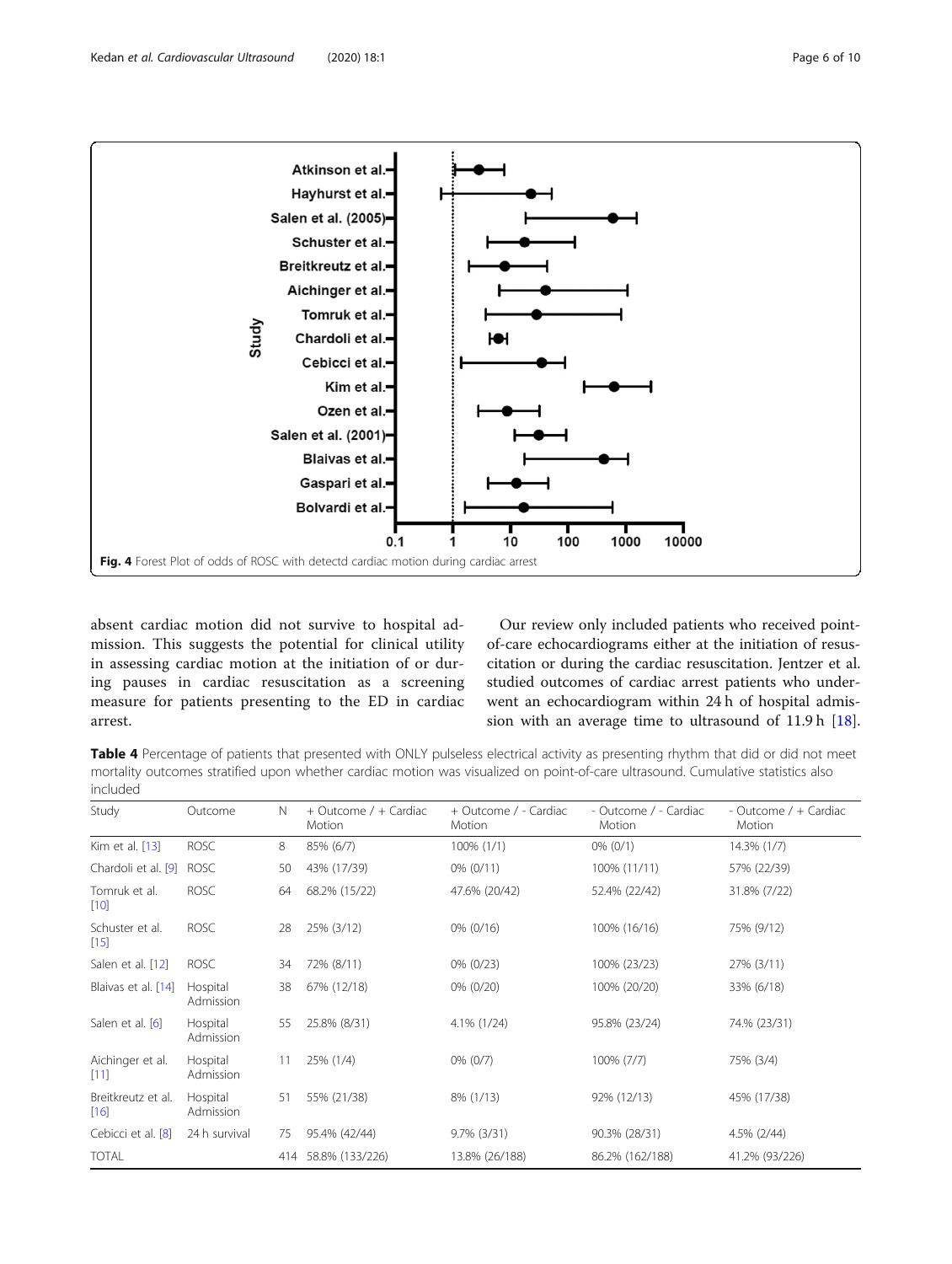<span id="page-6-0"></span>

| Table 5 Percentage of patients that presented with ONLY Asystole as presenting rhythm that did or did not meet mortality        |  |
|---------------------------------------------------------------------------------------------------------------------------------|--|
| outcomes stratified upon whether cardiac motion was visualized on point-of-care ultrasound. Cumulative statistics also included |  |

| Study                      | Outcome               | N   | + Outcome / + Cardiac<br>Motion | + Outcome / - Cardiac<br>Motion | - Outcome / - Cardiac<br>Motion | - Outcome / + Cardiac<br>Motion |
|----------------------------|-----------------------|-----|---------------------------------|---------------------------------|---------------------------------|---------------------------------|
| Salen et al. [12]          | <b>ROSC</b>           | 36  | $0\%$ (0/0)                     | $0\%$ (0/36)                    | 100% (36/36)                    | $0\%$ (0/0)                     |
| Kim et al. [13]            | <b>ROSC</b>           | 39  | $0\%$ (0/0)                     | 53.8% (21/39)                   | 46.2% (18/39)                   | $0\%$ (0/0)                     |
| Tomruk et al.<br>$[10]$    | <b>ROSC</b>           | 77  | 80% (4/5)                       | 43.1% (31/72)                   | 56.9 (41/72)                    | 20% (1/5)                       |
| Blaivas et al. [14]        | Hospital<br>Admission | 65  | $0\%$ (0/0)                     | 0% (0/65)                       | 100% (65/65)                    | $0\%$ (0/0)                     |
| Salen et al. [6]           | Hospital<br>Admission | 36  | $0\%$ (0/3)                     | 3% (1/33)                       | 97% (32/33)                     | $100\%$ (3/3)                   |
| Aichinger et al.<br>[11]   | Hospital<br>Admission | 20  | 100% (1/1)                      | 5.3% (1/19)                     | 94.7% (18/19)                   | $0\%$ (0/1)                     |
| Breitkreutz et al.<br>[16] | Hospital<br>Admission | 37  | 69.2% (9/13)                    | 16.7% (4/24)                    | 83.3% (20/24)                   | 30.8% (4/13)                    |
| Cebicci et al. [8]         | 24-h survival         | 290 | $0\% (2/2)$                     | 0% (0/288)                      | 100% (288/288)                  | $0\%$ (0/2)                     |
| <b>TOTAL</b>               |                       | 600 | 66.7% (16/24)                   | 10.1% (58/576)                  | 89.9% (518/576)                 | 33.3% (8/24)                    |

The investigators found no relation between mortality and any echocardiographic markers of cardiac function including left ventricular ejection fraction and left ventricular relative wall thickness [[18\]](#page-9-0). The lack of a statistical relationship with mortality between these more involved ultrasound variables assessed in this study underlines the potential value of POCUS in the acute clinical setting. The presence of cardiac motion is a binary and simple assessment. When performed at the pointof-care, ultrasound can contribute valuable clinical applications in predicting short-term outcomes.

Furthermore, the pooled data support the use of serial ultrasound imaging in the evaluation of cardiac activity. Kim et al. studied the outcomes compared to cardiac activity seen on initial ultrasound as well as serial ultrasounds

performed at two-minute increments during pulse checks [[13](#page-9-0)]. The positive predictive value of cardiac standstill on the first ultrasound was 46.5% to predict non-ROSC [\[13](#page-9-0)]. This number increased to 85.7% with cardiac standstill on 6 min of serial ultrasounds and 100% at 10 min of serial ultrasounds. As Kim et al. described, the presence of continuous cardiac standstill on ultrasound despite resuscitation efforts may be used as a marker to discontinue resuscitation efforts [\[13\]](#page-9-0).

Most of the reviewed studies acquired echocardiographic data from the ED setting. However, two studies, Aichinger et al. and Briekreutz et al. examined echocardiographic cardiac motion in the pre-hospital setting using hand-held ultrasound devices [[11](#page-9-0), [16](#page-9-0)]. These two studies showed similar results to those studies performed

Table 6 Percentage of patients that presented with ONLY ventricular fibrillation or pulseless ventricular tachycardia as presenting rhythm that did or did not meet positive mortality outcomes stratified upon whether cardiac motion was visualized on point-of-care ultrasound. Cumulative statistics also included

| Study                    | Presenting<br>Rhythm | Outcome               | N   | $+$ Outcome / $+$<br>Cardiac Motion | + Outcome / - Cardiac<br>Motion | - Outcome / - Cardiac<br>Motion | - Outcome / + Cardiac<br>Motion |
|--------------------------|----------------------|-----------------------|-----|-------------------------------------|---------------------------------|---------------------------------|---------------------------------|
| Kim et al. [13]          | VT and VF            | <b>ROSC</b>           |     | 100% (1/1)                          | $0\%$ (0/0)                     | $0\%$ (0/0)                     | $0\%$ (0/0)                     |
| Tomruk et al.<br>$[10]$  | VT and VF            | <b>ROSC</b>           | 8   | $0\%$ (0/0)                         | 50% (4/8)                       | 50% (4/8)                       | $0\%$ (0/0)                     |
| Blaivas et al.<br>$[14]$ | VF                   | Hospital<br>Admission | 66  | 53% (8/15)                          | 0% (0/51)                       | 100% (51/51)                    | 47% (7/15)                      |
| Salen et al. [6] VF      |                      | Hospital<br>Admission | 6   | 25% (1/4)                           | $0\%$ (0/2)                     | 100% (2/2)                      | 75% (3/4)                       |
|                          | VT                   | Hospital<br>Admission | 5   | 67% (2/3)                           | $0\%$ (0/2)                     | 100% (2/2)                      | 33% (1/3)                       |
| Aichinger<br>et al. [11] | VT and VF            | Hospital<br>Admission | 9   | 66% (2/3)                           | $0\%$ (0/6)                     | 100% (6/6)                      | 33.3% (1/3)                     |
| Cebicci et al.<br>[8]    | VT and VF            | 24 h survival         | 45  | 85.7% (30/35)                       | 20% (2/10)                      | 80% (8/10)                      | 14.3% (5/35)                    |
| <b>TOTAL</b>             |                      |                       | 140 | 72.1% (44/61)                       | 7.6% (6/79)                     | 92.4% (73/79)                   | 27.9% (17/61)                   |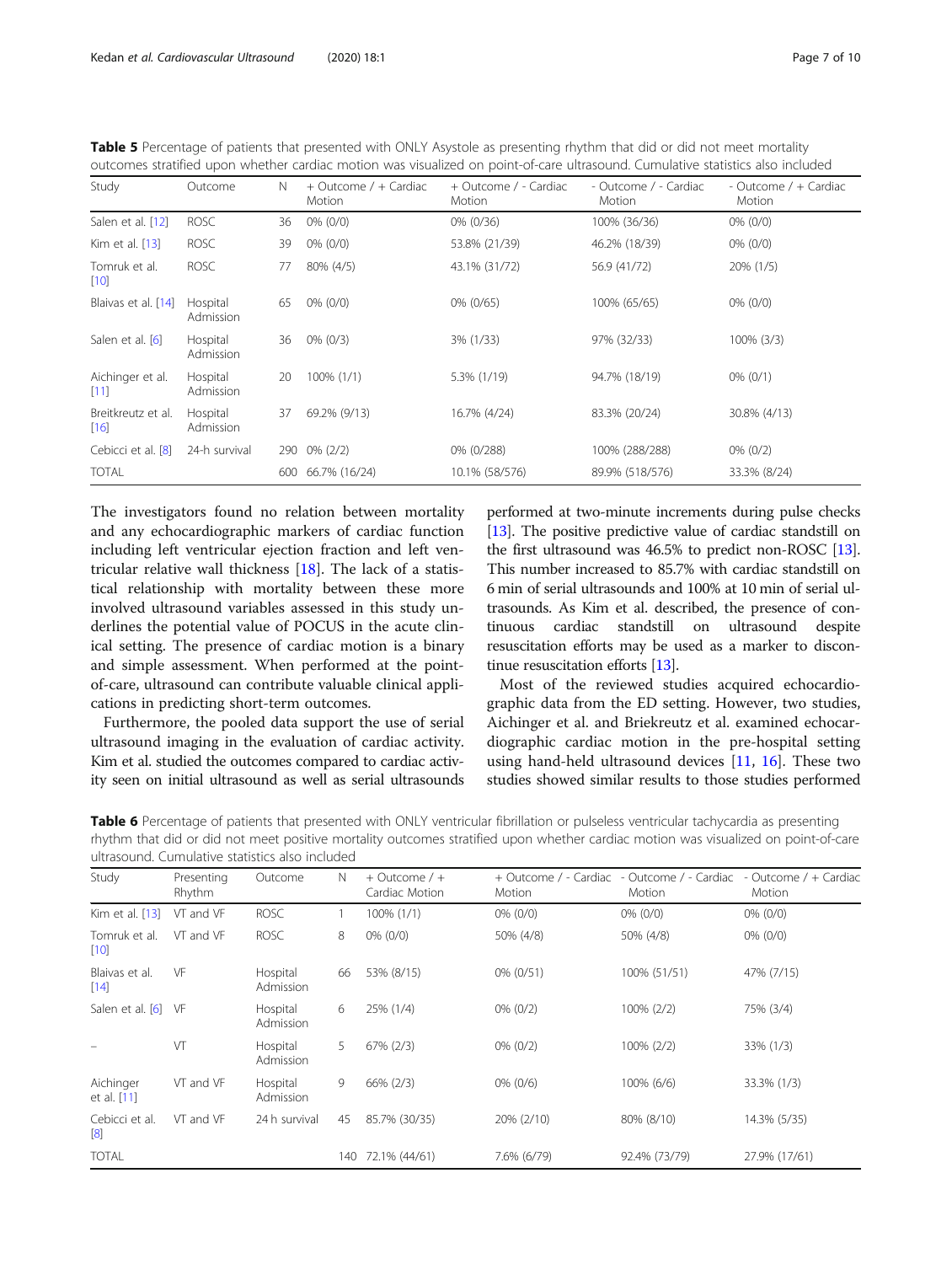<span id="page-7-0"></span>

| Table 7 Percentage of patients in which return of spontaneous circulation (ROSC) was or was not achieved during resucitation |  |
|------------------------------------------------------------------------------------------------------------------------------|--|
| stratified upon whether cardiac motion was visualized on point-of-care ultrasound. Cumulative statistics also included       |  |

| Study                     | Outcome                      | N    | $+$ ROSC / $+$ Cardiac<br>Motion | + ROSC / - Cardiac<br>Motion | No ROSC / - Cardiac<br>Motion | No ROSC $/ +$ Cardiac<br>Motion |
|---------------------------|------------------------------|------|----------------------------------|------------------------------|-------------------------------|---------------------------------|
| Bolvardi et al.<br>$[4]$  | ROSC/ROB/ROBP/<br><b>ROP</b> | 159  | 83.7% (41/49)                    | 13.6% (15/110)               | 86.4% (95/110)                | 16.3% (8/49)                    |
| Gaspari et al. [5]        | <b>ROSC</b>                  | 793  | 51.0% (134/263)                  | 14.3% (76/530)               | 85.6% (454/530)               | 49.0% (129/263)                 |
| Ozen et al. [7]           | <b>ROSC</b>                  | 129  | 72.8% (56/77)                    | 5.8% (3/52)                  | 94.2% (49/52)                 | 27.2% (21/77)                   |
| Kim et al. [13]           | <b>ROSC</b>                  | 48   | 87.5% (7/8)                      | 52.5% (21/40)                | 47.8% (19/40)                 | 12/5% (1/8)                     |
| Chardoli et al.<br>[9]    | <b>ROSC</b>                  | 50   | 43% (17/39)                      | $0\%$ (0/11)                 | 100% (11/11)                  | 57% (22/39)                     |
| Tomruk et al.<br>$[10]$   | <b>ROSC</b>                  | 149  | 70.4% (19/27)                    | 45.1% (55/122)               | 54.9% (67/122)                | 29.6% (8/27)                    |
| Salen at al [6].          | <b>ROSC</b>                  | 70   | 72% (8/11)                       | 0% (0/59)                    | 100% (59/59)                  | 27% (3/11)                      |
| Schuster et al.<br>$[15]$ | <b>ROSC</b>                  | 28   | 25% (3/12)                       | $0\%$ (0/16)                 | 100% (16/16)                  | 75% (9/12)                      |
| Hayhurst et al.<br>$[17]$ | <b>ROSC</b>                  | 50   | 55% (11/20)                      | 3% (1/30)                    | 97% (29/30)                   | 45% (9/20)                      |
| <b>TOTAL</b>              |                              | 1476 | 58.5% (296/506)                  | 17.6% (171/970)              | 82.4% (799/970)               | 36.4% (210/576)                 |

in the ED. Aichinger et al. found cardiac standstill to have a positive predictive value (PPV) of 86% as a predictor of death [\[11](#page-9-0)] . Similar results in the pre-hospital setting show that adequate images can be obtained with more ultrasound devices in non-hospital settings. Furthermore, by obtaining images in the pre-hospital setting, pre-hospital teams may be able to provide the resuscitation team with additional clinical and prognostic information with the potential to modify clinical management decision-making.

POCUS has the potential for real-time assessment of physiologic changes that may result from medical therapies and interventions by observing dynamic anatomic findings that are seen with ongoing patient treatments [[19,](#page-9-0) [20](#page-9-0)]. While the use of transthoracic echocardiogram has shown a great deal of utility and efficacy it does have some limitations. Most notably, TTE cannot easily or typically be used to evaluate cardiac activity during active cardiac resuscitation and is largely limited in use to prior to the initiation of resuscitation or during pauses in CPR. Trans-esophageal echocardiogram (TEE) may allow for continuous ultrasonographic visualization of cardiac activity throughout resuscitation efforts and could offer utility in informing the care team of clinical information while also predicting resuscitation outcomes [[21\]](#page-9-0). To date, the use of TEE in the ED has been limited, there are data supporting the use of TEE to diagnose the potential etiology of cardiac arrest. Van Der Wouw et al. found that in 48 patients with cardiac arrest in the ED, TEE was able to make a definite diagnosis as to the etiology of the cardiac arrest with a sensitivity of 93%, specificity of 50% and PPV 50% [\[22](#page-9-0)]. TEE was able to diagnose cardiac tamponade, myocardial infarction, pulmonary embolism, aortic dissection, aortic rupture and papillary muscle rupture. In addition to aiding in

Table 8 Percentage of patients which did or did not survive to hospital admission stratified upon whether cardiac motion was visualized on point-of-care ultrasound. Cumulative statistics also included

| Study                      | Outcome               | N   | $+$ Outcome / $+$ Cardiac<br>Motion | + Outcome / - Cardiac<br>Motion | - Outcome / - Cardiac<br>Motion | - Outcome $/ +$ Cardiac<br>Motion |
|----------------------------|-----------------------|-----|-------------------------------------|---------------------------------|---------------------------------|-----------------------------------|
| Bolvardi et al. [4]        | Hospital<br>Admission | 793 | 28.9% (76/263)                      | 7.2% (38/530)                   | 92.8% (492/530)                 | 77.1% (187/263)                   |
| Gaspari et al. [5]         | Hospital<br>Admission | 173 | 60.6% (20/33)                       | 0% (0/136)                      | 100% (136/136)                  | 39.4% (13/33)                     |
| Salen et al. [6]           | Hospital<br>Admission | 102 | 26% (11/41)                         | 3.2% (2/61)                     | 96.7% (59/61)                   | 73.2% (30/41)                     |
| Aichinger et al.<br>[11]   | Hospital<br>Admission | 42  | 40% (4/10)                          | 3.1% (1/32)                     | 96.9% (31/32)                   | 60% (6/10)                        |
| Breitkreutz et al.<br>[16] | Hospital<br>Admission | 88  | 58.8% (30/51)                       | 13.5% (5/37)                    | 86.5% (32/37)                   | 41.2% (21/51)                     |
| <b>TOTAL</b>               |                       | 198 | 35.4% (141/398)                     | 5.7% (46/796)                   | 94.2% (750/796)                 | 64.6% (257/398)                   |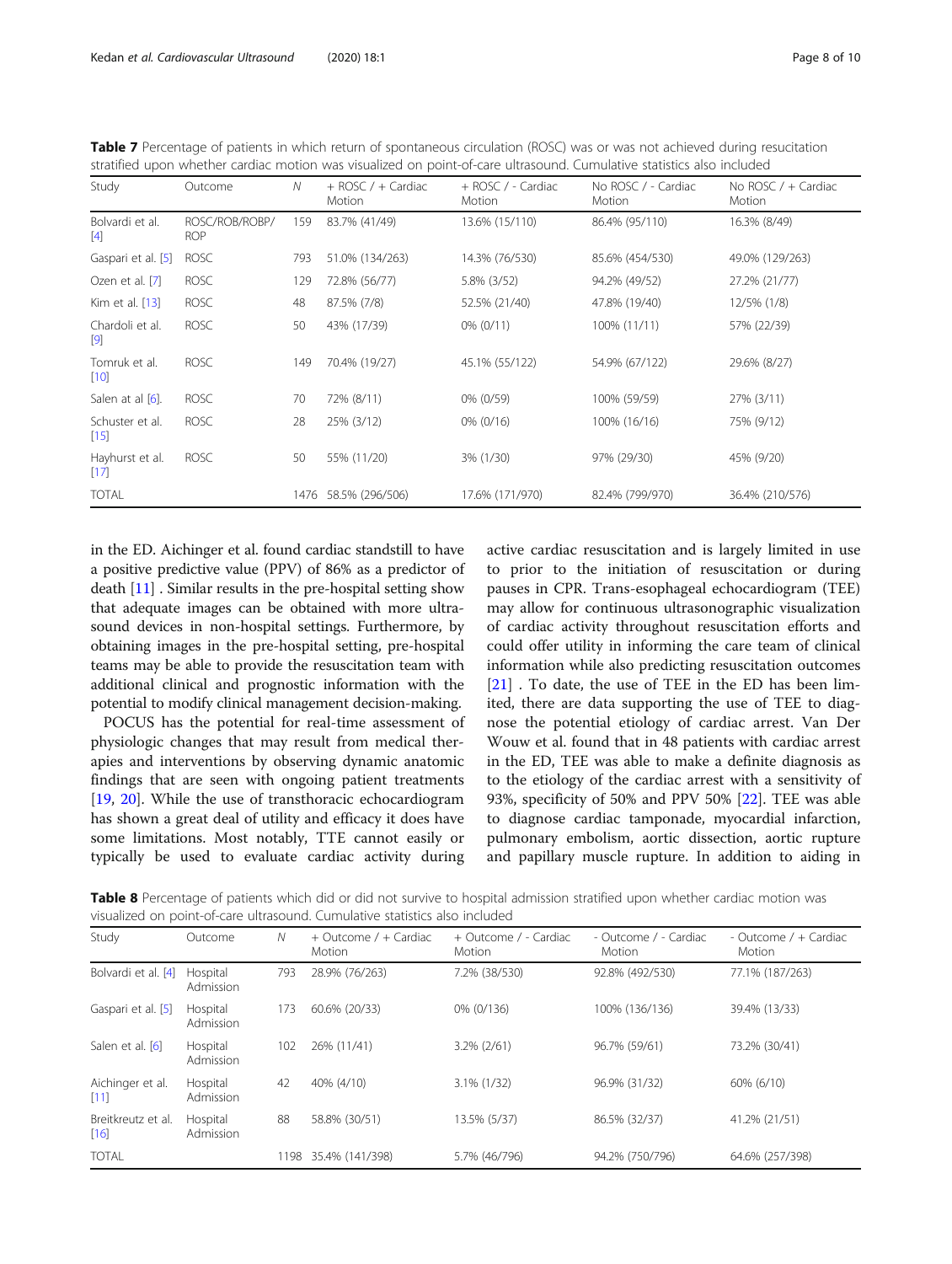<span id="page-8-0"></span>diagnosis, TEE may be useful for the assessment of cardiac motion and prognosis during cardiac arrest. This may be more applicable to in-hospital cardiac arrest patients where TEE expertise and access may be more available than in current typical ED settings.

There are several limitations to the present study. Although we found a significant association between the presence of cardiac motion during resuscitation and ROSC, currently there is insufficient evidence to recommend abandoning resuscitative efforts based on the absence of cardiac motion alone. There are clearly certain instances when a lack of cardiac motion may not be predictive of failure of ROSC, especially in the setting of hypothermia or drug intoxication or in clinically induced cardiac standstill/cardiac arrest as in cardiac surgery for example [[23](#page-9-0)]. Furthermore, it remains unclear from the studies reviewed if ROSC, survival to admission or even survival to hospital discharge is a meaningful clinical outcome. Patients who have received CPR and survive to hospital discharge may have significant neurological impairment and few studies characterized the role that POCUS may play in predicting favorable neurologic outcomes. Also, a survivor bias effect may be present for patients that were included in the reviewed studies as this cohort of patients may have possessed characteristics that favored more prolonged survival to inclusion in these research studies. Additionally, there may be relevant or similar studies that fell outside of the search criteria. The studies included do not specify or include the use of pocket-sized POCUS devices that are gaining popularity in clinical practice [\[24](#page-9-0)].

### Conclusions

With the increasing availability of affordable handheld POCUS devices, we believe there will likely be increased physician comfort and skill with the use of ultrasound in the ED and critical care setting. While these results suggest POCUS provides additional diagnostic and prognostic information in the management of cardiac arrest, with the current body of knowledge regarding POCUS in the setting of cardiac arrest, we believe it remains vitally important that point-of-care imaging does not interfere with standard advanced cardiac life support efforts. With further study and perhaps a randomized multicenter trial using POCUS during treatment of cardiac arrest, perhaps standardized POCUS data can be incorporated in the evidence-based treatment of patients suffering from cardiac arrest. Point-of-care assessment of cardiac motion has the potential to be informative as an additive clinical data point in the clinical assessment of patients suffering from cardiac arrest.

#### Abbreviations

AED: Automated external defibrillator; CPR: Cardiopulmonary Resuscitation; ED: Emergency Department; non-ROSC: No return of spontaneous

circulation; OHCA: Out of Hospital Cardiac Arrest; PEA: pulseless electrical activity; POCUS: Point-of-care ultrasound; PPV: Positive predictive value; ROSC: Return of spontaneous circulation; TEE: Trans-esophageal echocardiogram; TTE: Trans-thoracic echocardiogram; VF: Ventriular Fibrillation; VT: Ventricular Tachycardia

#### Acknowledgements

Not Applicable.

#### Authors' contributions

WC and IK were major contributors to the designs of the study and acquiring the data. JAP, HNP and AK were involved in the drafting and revising of the paper. All authors read and approved the final manuscript.

#### Funding

JAP is supported by NHLBI T32 HL13463703.

#### Availability of data and materials

Not Applicable.

Ethics approval and consent to participate Not Applicable.

#### Consent for publication

Not Applicable.

#### Competing interests

The authors declare that they have no competing interests.

#### Author details

<sup>1</sup>Smidt Heart Institute, Cedars-Sinai Medical Center, 8501 Wilshire Blvd. Suite 200, Beverly Hills, Los Angeles, CA 90211, USA. <sup>2</sup>Department of Emergency Medicine, McGovern Medical School, University of Texas Health Science Center at Houston, Houston, TX, USA. <sup>3</sup>Department of Emergency Medicine, Cedars-Sinai Medical Center, Los Angeles, CA, USA.

#### Received: 25 August 2019 Accepted: 8 January 2020 Published online: 13 January 2020

#### References

- 1. Nakahara S, Tomio J, Ichikawa M, Nakamura F, Nishida M, Takahashi H, et al. Association of Bystander Interventions with Neurologically Intact Survival among Patients with Bystander-Witnessed out-of-Hospital Cardiac Arrest in Japan. JAMA. 2015;314(3):247.
- 2. Chan PS, McNally B, Tang F, Kellermann A. Recent trends in survival from out-of-hospital cardiac arrest in the United States. Circ. 2014;130(21):1876– 82.
- 3. Long B, Alerhand S, Maliel K, Koyfman A. Echocardiography in cardiac arrest: an emergency medicine review. Am J Emerg Med. 2018;36(3):488–93.
- 4. Bolvardi E, Pouryaghobi SM, Farzane R, Chokan NM, Ahmadi K, Reihani H. The prognostic value of using ultrasonography in cardiac resuscitation of patients with cardiac arrest. Int J Biomed Sci. 2016;12(3):110–4.
- 5. Gaspari R, Weekes A, Adhikari S, Noble VE, Nomura JT, Theodoro D, et al. Emergency department point-of-care ultrasound in out-of-hospital and in-ED cardiac arrest. Resusc. 2016;109:33–9.
- 6. Salen P, O'Connor R, Sierzenski P, Passarello B, Pancu D, Melanson S, et al. Can cardiac Sonography and Capnography be used independently and in combination to predict resuscitation outcomes? Acad Emerg Med. 2001; 8(6):610–5.
- 7. Ozen C, Salcin E, Akoglu H, Onur O, Denizbasi A. Assessment of ventricular wall motion with focused echocardiography during cardiac arrest to predict survival. Turk J Emerg Med. 2016;16(1):12–6.
- 8. Cebicci H, Salt O, Gurbuz S, Koyuncu S, Bol O. Benefit of cardiac sonography for estimating the early term survival of the cardiopulmonary arrest patients. Hippokratia. 2014;18(2):125–9.
- 9. Chardoli M, Heidari F, Rabiee H, Sharif-Alhoseini M, Shokoohi H, Rahimi-Movaghar V. Echocardiography integrated ACLS protocol versus conventional cardiopulmonary resuscitation in patients with pulseless electrical activity cardiac arrest. Chin J Traumatol. 2012;15(5):284–7.